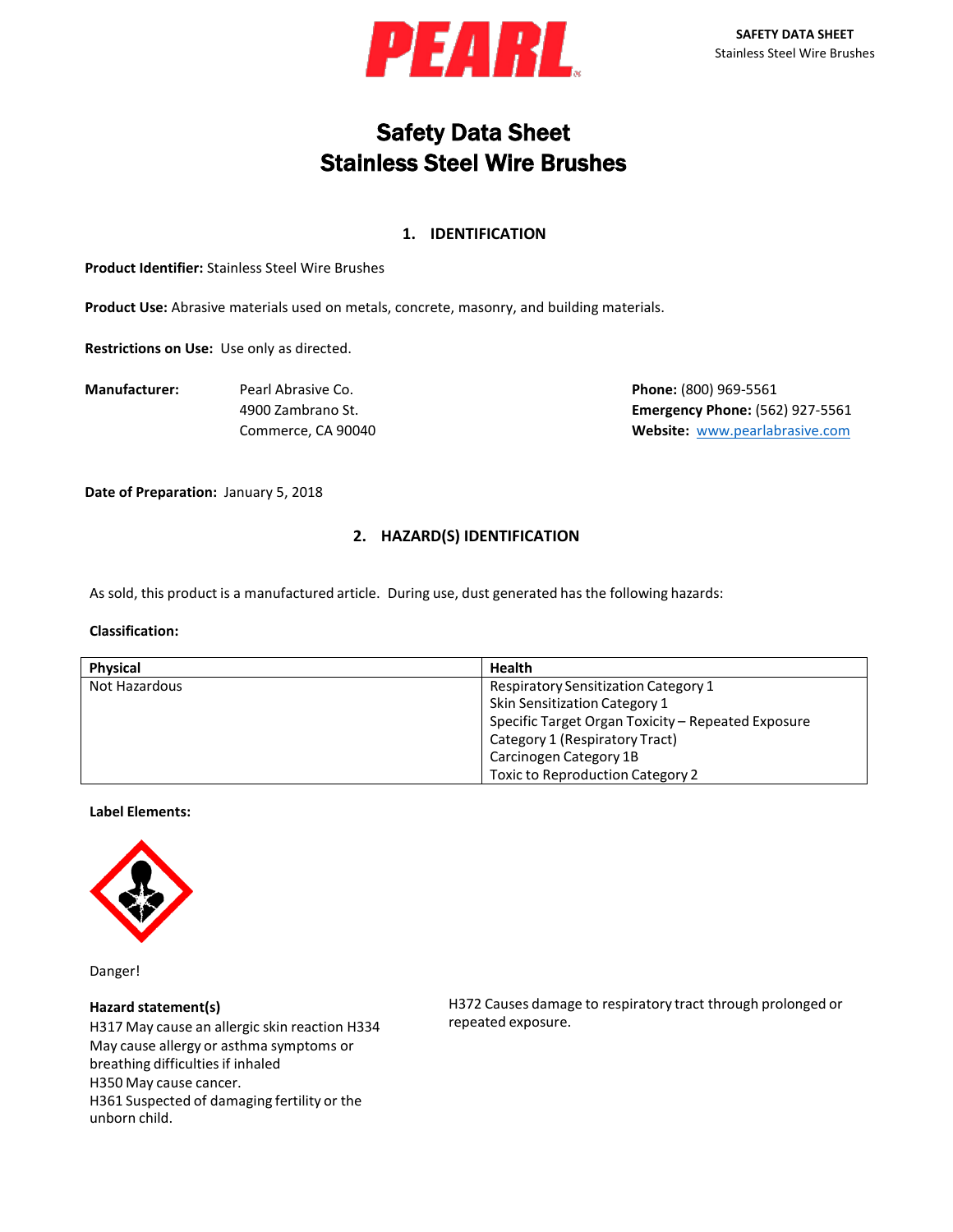

#### **Precautionary statement(s)**

.

P201 Obtain special instructions before use. P202 Do not handle until all safety precautions have been read and understood. P260 Do not breathe dust or fumes. P264 Wash thoroughly after handling. P270 Do not eat, drink or smoke when using this product.

P272 Contaminated work clothing should not be allowed out of the workplace. P284 In case of inadequate ventilation, wear respiratory protection.

P280 Wear protective gloves and eye protection. P304+P340 IF INHALED: remove person to fresh air and keep comfortable for breathing.

P342+P311 If experiencing respiratory symptoms: Call a POISON CENTER or doctor.

P302+P352 IF ON SKIN: Wash with plenty of water P333+P313 If skin irritation or rash occurs: Get medical attention P362+P364 Take off contaminated clothing and wash it before reuse. P308+P313 IF exposed or concerned: Get medical attention. P405 Store locked up. P501 Dispose of contents in accordance with local, regional and

## **3. COMPOSITION / INFORMATION ON INGREDIENTS**

national regulations.

| <b>Chemical name</b> | CAS No.   | Concentration |
|----------------------|-----------|---------------|
| Iron                 | 7439-89-6 | 49-90         |
| Nickel               | 7440-02-0 | $0 - 35$      |
| Chromium             | 7440-47-3 | 10-30         |
| Manganese            | 7439-96-5 | $0 - 15$      |
| Silicon              | 7440-21-3 | $0 - 5$       |
| Cobalt               | 7440-48-4 | $0 - 5$       |
| Tungsten             | 7440-33-7 | $0 - 4$       |
| Molybdenum           | 7439-98-7 | $0 - 4$       |
| Copper               | 7440-50-8 | $0 - 4$       |
| Aluminum             | 7429-90-5 | $0 - 2$       |

The specific identity and/or exact percentage has been withheld as a trade secret.

## **4. FIRST AID MEASURES**

**Ingestion**: If dust is swallowed, seek medical attention.

**Inhalation**: If overexposed to dust, remove victim to fresh air and get medical attention.

**Eye Contact**: Flush eyes thoroughly with water, holding open eyelids. Get medical attention if irritation persists. Obtain immediate medical attention for foreign body in the eye.

**Skin Contact**: Wash dust from skin with soap and water. Launder contaminated clothing before reuse.

**Most importantsymptoms/effects, acute and delayed:** May cause mechanical eye and skin irritation. Inhalation of dust may cause nose, throat and upper respiratory tract irritation. Prolonged inhalation of high concentration of dust may cause adverse effects on the lungs. Suspected of causing cancer based on animal data. Prolonged overexposure may cause damage to the respiratory tract, bones and teeth by inhalation.

**Indication of immediate medical attention and special treatment, if necessary:** Immediate medical attention is not required.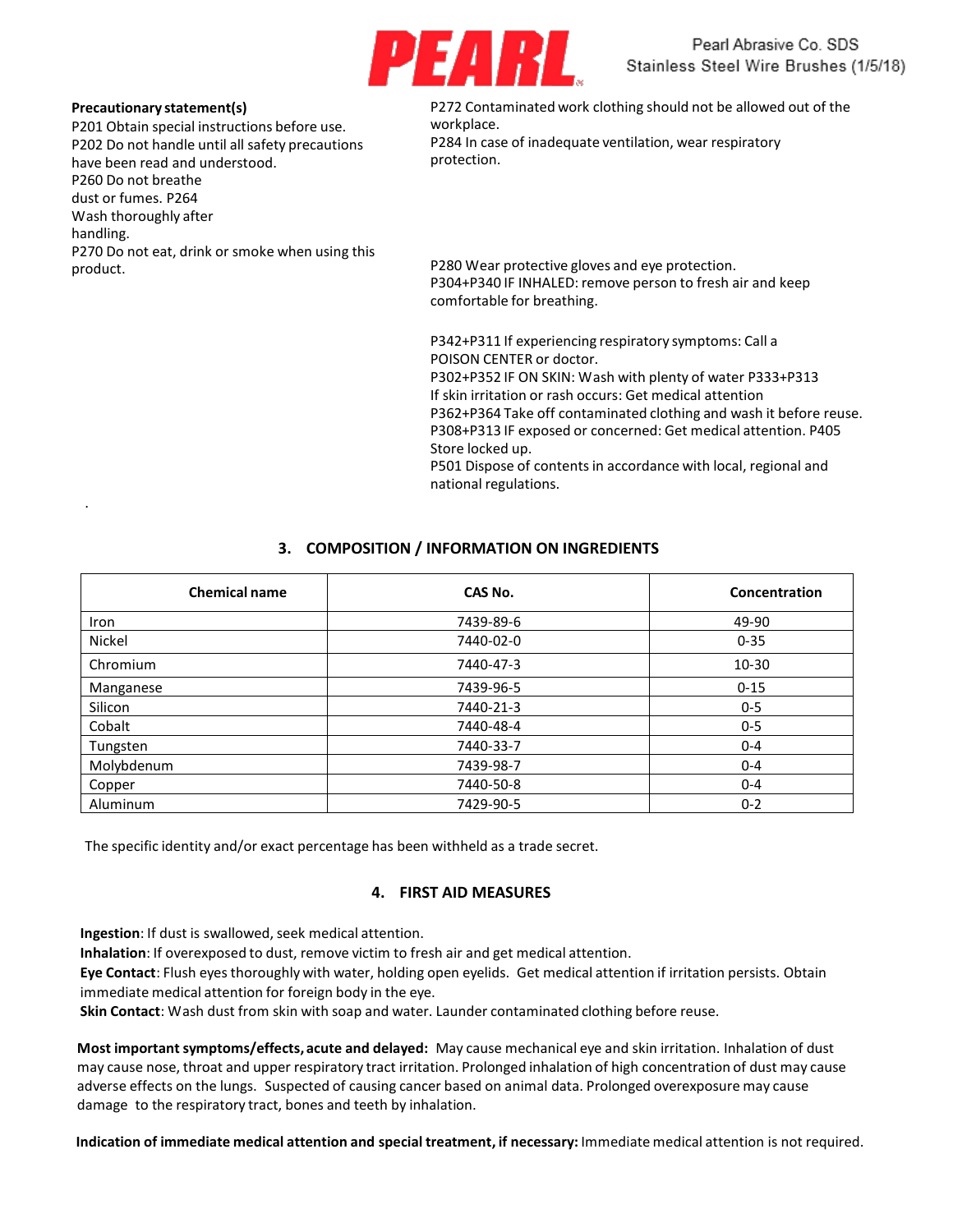

# **5. FIRE FIGHTING MEASURES**

**Suitable (and unsuitable) extinguishing media:** Use any media that is appropriate for the surrounding fire.

**Specific hazards arising from the chemical:** This product is not combustible, however, consideration must be given to the potential fire or explosion hazards from the base material being processed. Many materials create flammable or explosive dusts or turnings when machined or ground.

**Special protective equipment and precautionsfor fire-fighters:** Firefightersshould wear full emergency equipment and NIOSH approved positive pressure self-contained breathing apparatus.

## **6. ACCIDENTAL RELEASE MEASURES**

**Personal precautions, protective equipment, and emergency procedures:** Wear appropriate protective clothing as needed to avoid eye contact and inhalation of dust.

**Environmental precautions:** Avoid release into the environment. Report releases as required by local, state and federal authorities.

**Methods and materialsfor containment and cleaning up:** Pick up, sweep up or vacuum and place in a container for disposal. Minimize generation of dust.

## **7. HANDLING AND STORAGE**

**Precautionsfor safe handling:** Use only with adequate ventilation. Avoid breathing dust. Wash thoroughly after handling and use, especially before eating, drinking or smoking. Refer to ANSI B7.1, Safety Requirements for the Use, Care and Protection of Abrasive Wheels for additional information. Consider potential exposure to components of the base materials or coatings being ground. Refer to OSHA's substance specific standards for additional work practice requirements where applicable.

**Conditionsfor safe storage, including any incompatibilities:** Store in accordance with ANSI B7.1. Protect abrasive wheels from damage.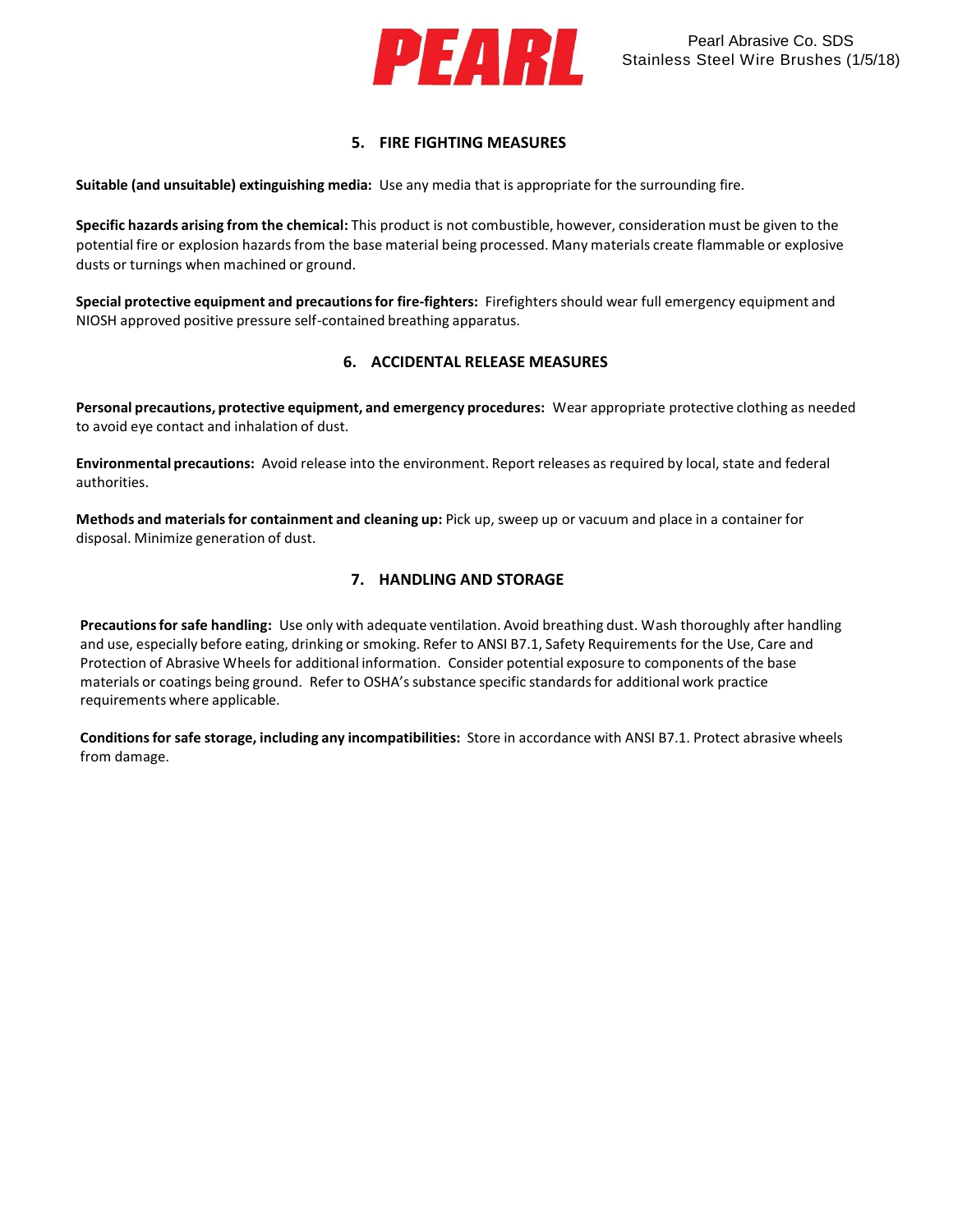

## **Exposure Guidelines:**

| Iron (as iron oxide dust or fume)          | 10 mg/m3 TWA OSHA PEL (as fume)                       |
|--------------------------------------------|-------------------------------------------------------|
|                                            | 5 mg/m3 TWA ACGIH TLV (respirable fraction)           |
| Nickel (as nickel metal)                   | 1 mg/kg TWA OSHA PEL                                  |
|                                            | 1.5 mg/kg TWA ACGIH TLV (inhalable fraction)          |
| Chromium                                   | 0.5 mg/m3 TWA ACGIH TLV                               |
|                                            | 0.5 mg/m3 TWA OSHA PEL                                |
| Manganese                                  | 0.02 mg/m3 TWA ACGIH TLV (respirable)                 |
|                                            | 0.1 mg/m3 TWA ACGIH TLV (inhalable)                   |
|                                            | 5 mg/m3 Ceiling OSHA PEL                              |
| Silicon                                    | 15 mg/m3 TWA OSHA PEL (total dust)                    |
|                                            | 5 mg/m3 TWA OSHA PEL (respirable fraction)            |
| Cobalt (as cobalt and inorganic compounds) | 0.1 mg/m3 TWA OSHA PEL                                |
|                                            | 0.02 mg/m3 TWA ACGIH TLV                              |
| Tungsten                                   | 5 mg/m3 TWA, 10 mg/m3 STEL ACGIH TLV                  |
|                                            | (insoluble compounds                                  |
| Molybdenum (as insoluble compounds)        | 10 mg/m3 TWA ACGIH TLV (inhalable)                    |
|                                            | 3 mg/m3 TWA ACGIH TLV (respirable)                    |
|                                            | 15 mg/m3 TWA OSHA PEL (total dust)                    |
|                                            |                                                       |
| Copper                                     | 1 mg/m3 TWA ACGIH TLV                                 |
|                                            | 1 mg/m3 TWA OSHA PEL                                  |
| Aluminum                                   | 5 mg/m3 ACGIH TLV (respirable fraction) (as Al metal) |

Note: Consider also components of base materials and coatings being ground.

**Appropriate engineering controls:** Use local exhaust or general ventilation as required to minimize exposure to dust and maintain the concentration of contaminants below occupational applicable limits.

**Appropriate engineering controls:** Use local exhaust or general ventilation as required to minimize exposure to dust and maintain the concentration of contaminants below occupational exposure limits.

## **Individual protection measures,such as personal protective equipment:**

**Respiratory protection:** Use NIOSH approved respirator if exposure limits are exceeded or where dust exposures are excessive. Consider the potential for exposure to components of the coatings or base material being ground in selecting proper respiratory protection. Refer to OSHA's specific standardsfor lead, cadmium, etc. where appropriate. Selection of respiratory protection depends on the contaminanttype, form and concentration. Select and use respiratorsin accordance with OSHA 1910.134 and good industrial hygiene practice.

**Skin protection:** Cloth or leather gloves recommended.

**Eye protection:** Safety goggles or face shield over safety glasses with side shields.

**Other:** Protective clothing as needed to prevent contamination of personal clothing. Hearing protection may be required.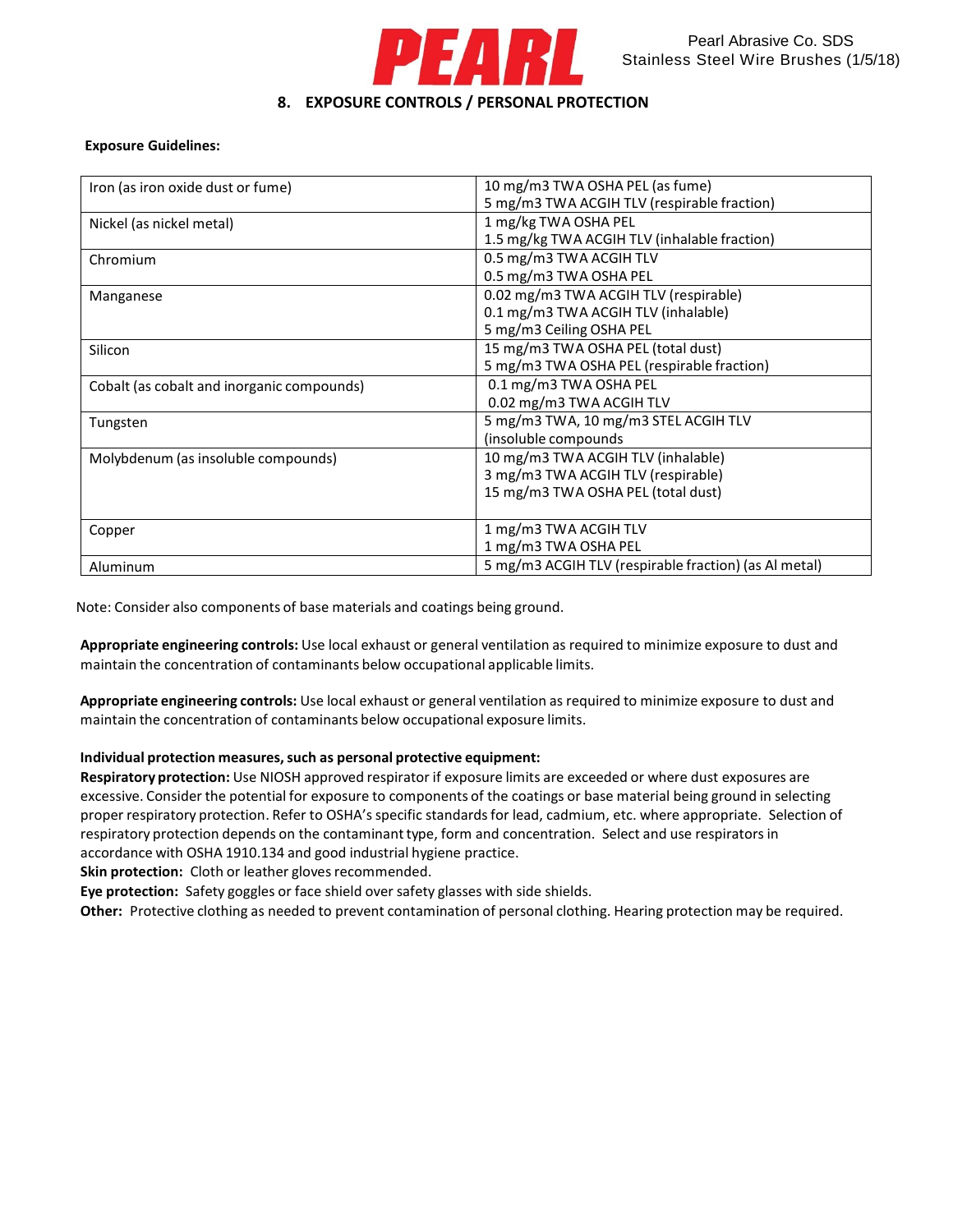

## **9. PHYSICAL AND CHEMICAL PROPERTIES**

**Appearance (physicalstate, color, etc.):** Solid gray brushes **Odor:** No Odor

| Odor threshold: Not applicable               | pH: Not applicable                        |
|----------------------------------------------|-------------------------------------------|
| Melting point/freezing point: Not applicable | <b>Boiling Point: Not applicable</b>      |
| Flash point: Non-Combustible                 | Evaporation rate: Not applicable          |
| Flammability (solid, gas): Not applicable    |                                           |
| Flammable limits: LEL: Not applicable        | <b>UEL:</b> Not applicable                |
| Vapor pressure: Not applicable               | Vapor density:                            |
| Relative density: Not applicable             | Solubility(ies): Not applicable           |
| Partition coefficient: n-octanol/water: Not  | Auto-ignition temperature: Not applicable |
| applicable                                   |                                           |
| Decomposition temperature: Not applicable    | Viscosity: Not applicable                 |
|                                              |                                           |

# **10. STABILITY AND REACTIVITY**

**Reactivity:** Not reactive

**Chemical stability: Stable** 

Possibility of hazardous reactions: None known.

**Conditionsto avoid:** None known

**Incompatible materials:** None known

**Hazardous decomposition products:** Dust from grinding or brushing could contain ingredientslisted in Section 3 and other, potentially more hazardous components of the base material being ground or coatings applied to the base material.

## **11. TOXICOLOGICAL INFORMATION**

#### **Routes of exposure:**

**Ingestion:** None expected under normal use conditions. Swallowing large pieces may cause obstruction of the gastrointestinal tract.

**Inhalation:** Dust may cause respiratory irritation.

**Eye:** Dust may cause eye irritation. Dust particles or filings may cause abrasive injury to the eyes.

**Skin**: Rubbing brush across the skin may cause mechanical irritation or abrasions. Nickel exposure can cause an allergic dermatitis called "nickel itch".

**Sensitization:** Nickel, chromium and cobalt can cause skin and/or respiratory sensitization.

Chronic: Long-term overexposure to respirable dust may cause lung damage (fibrosis) with symptoms of coughing, shortness of breath and diminished breathing capacity. Skin and/or respiratory sensitization may also occur. Chronic exposure to manganese may cause brain or nervous system damage. Chronic effects may be aggravated by smoking. Prolonged exposure to elevated noise levels during operations may affect hearing. A greater hazard, in most cases, is the exposure to the dust/fumes from the material or paint/coatings being sanded. Most of the dust generated during sanding is from the base material being sanded and the potential hazard from this exposure must be evaluated.

Carcinogenicity: Nickel and cobalt are classified as group 2B carcinogens by IARC. Nickel is listed by NTP as reasonably anticipated to be a carcinogen. None of the other components are listed as carcinogens by IARC, NTP or OSHA.

**Reproductive Toxicity:** Cobalt has been shown to cause reproductive toxicity in laboratory animals. In a 12 week study, male rats were administered 6.4, 11.6 or 23 mg/kg in drinking water. At all doses, decreased implantations, increased resorptions, decreased viable fetuses and decrease sperm counts were observed. The two higher doses showed decreased relative testes weight ad testes necrosis and degenerations.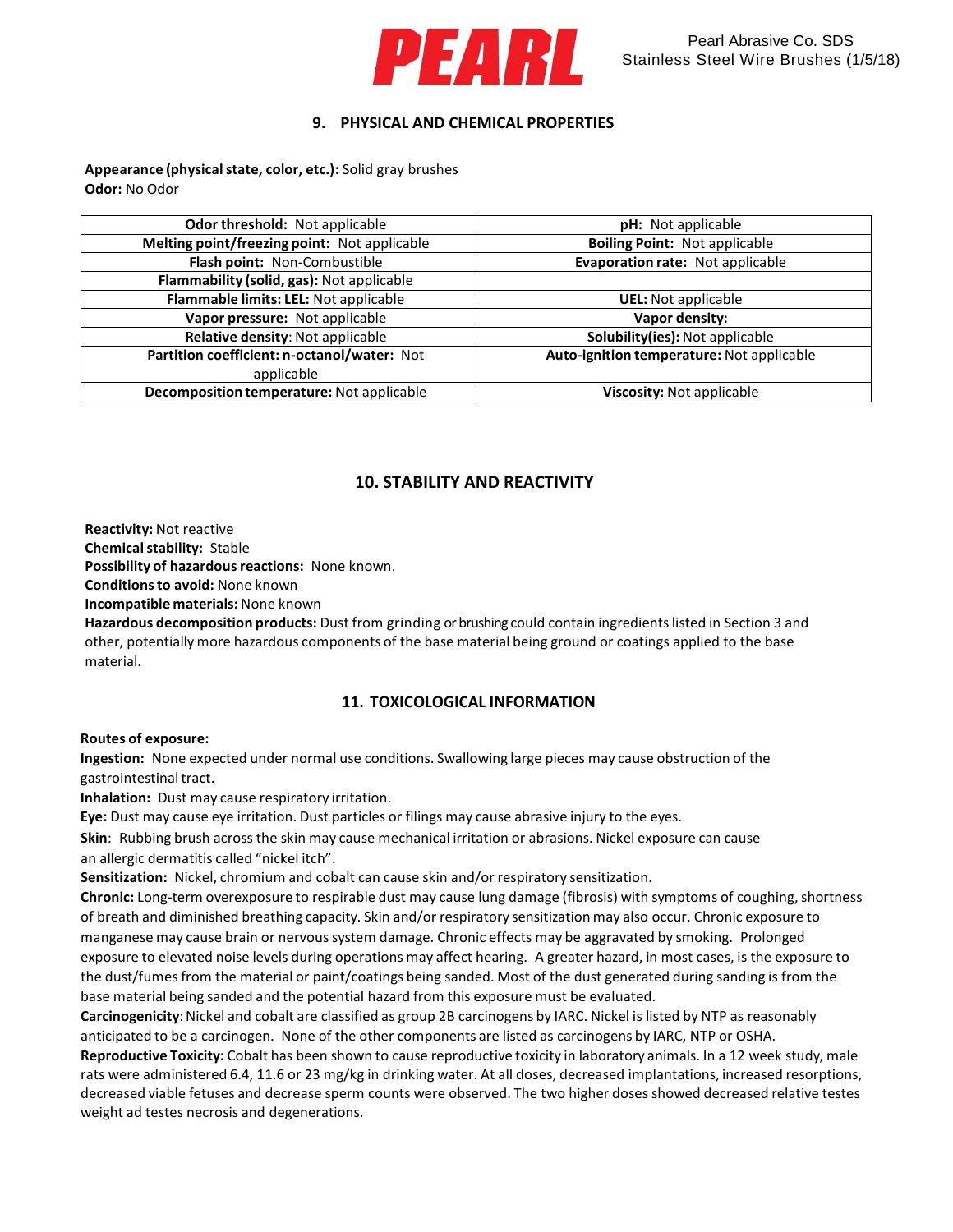

**Numerical measures of toxicity**: This product and its components are not acutely toxic. The only acute toxicity data available for the components are listed below.

Iron: LD50 oral rat: 98.6 g/kg, LD50 inhalation rat > 5 mg/kg (intracheal instillation applied) Nickel: LD50 oral rat > 9000 mg/kg

Chromium: LD50 oral rat > 5000 mg/kg, LC50 inhalation rat > 5.41 mg/L

Manganese: LD50 oral rat > 2000 mg/kg, LC50 inhalation rat > 5.14 mg/L

Silicon: LD50 oral rat > 5000 mg/kg, LC50 inhalation rat > 2.08 mg/L, LD50 dermal rabbit > 5000 mg/kg

Cobalt: LD50 oral rat: 550 mg/kg, LC50 inhalation rat <= 0.05 mg/L (analytical), LD50 dermal rat > 2000 mg/kg Tungsten:

LD50 oral rat > 2000 mg/kg, LC50 inhalation rat > 5.4 mg/L, LD50 dermal rat > 2000 mg/kg Molybdenum: LD50 oral rat > 2000 mg/kg, LC50 inhalation rat > 3.92 mg/L, LD50 dermal rat > 2000 mg/kg

Copper: LD50 oral rat > 2500 mg/kg, LC50 inhalation rat > 5.11 mg/L, LD50 dermal rat > 2000 mg/kg

Aluminum: LD50 oral rat > 15900 mg/kg, LC50 inhalation rat > 0.888 mg/L

# **12. ECOLOGICAL INFORMATION**

## **Ecotoxicity:**

Iron: Oncorhynchus mykiss LC50: 8.65 mg/L/96 hr Nickel: Oncorhynchus mykiss LC50: 15.3 mg/L/96 hr Manganese: Oncorhynchus mykiss LC50 > 3.6 mg/L/96 hr Cobalt: Danio rerio LC50 > 181 mg/L/96 hr Molybdenum: Pimephales promelas LC50: 609.1 mg/L Copper: Oncorhynchus mykiss LC50 190 ug/L/96 hr Aluminum: Lepomis cyanellus NOEC > 50 mg/L/96 hr

**Persistence and degradability:** Biodegradation is not applicable to inorganic compounds.

**Bioaccumulative potential:** No data available

**Mobility in soil:** No data available.

**Other adverse effects:** No data available.

## **13. DISPOSAL CONSIDERATIONS**

Dispose in accordance with all applicable local, state/provincial and federal regulations. Local regulations may be more stringent than regional and national requirements. It is the responsibility of the waste generator to determine the toxicity and physical characteristics of the material to determine the proper waste identification and disposal in compliance with applicable regulations.

## **14. TRANSPORT INFORMATION**

|            | <b>UN Number</b> | Proper shipping name | Hazard<br>Class | Packing<br>Group | Environmental<br>Hazard |
|------------|------------------|----------------------|-----------------|------------------|-------------------------|
| DOT        | None             | Not Regulated        | None            | None             |                         |
| <b>TDG</b> | None             | Not Regulated        | None            | None             |                         |

**Transport in bulk (according to Annex II of MARPOL 73/78 and the IBC Code):** Not applicable – product is transported only in packaged form.

**Special precautions:** None identified.